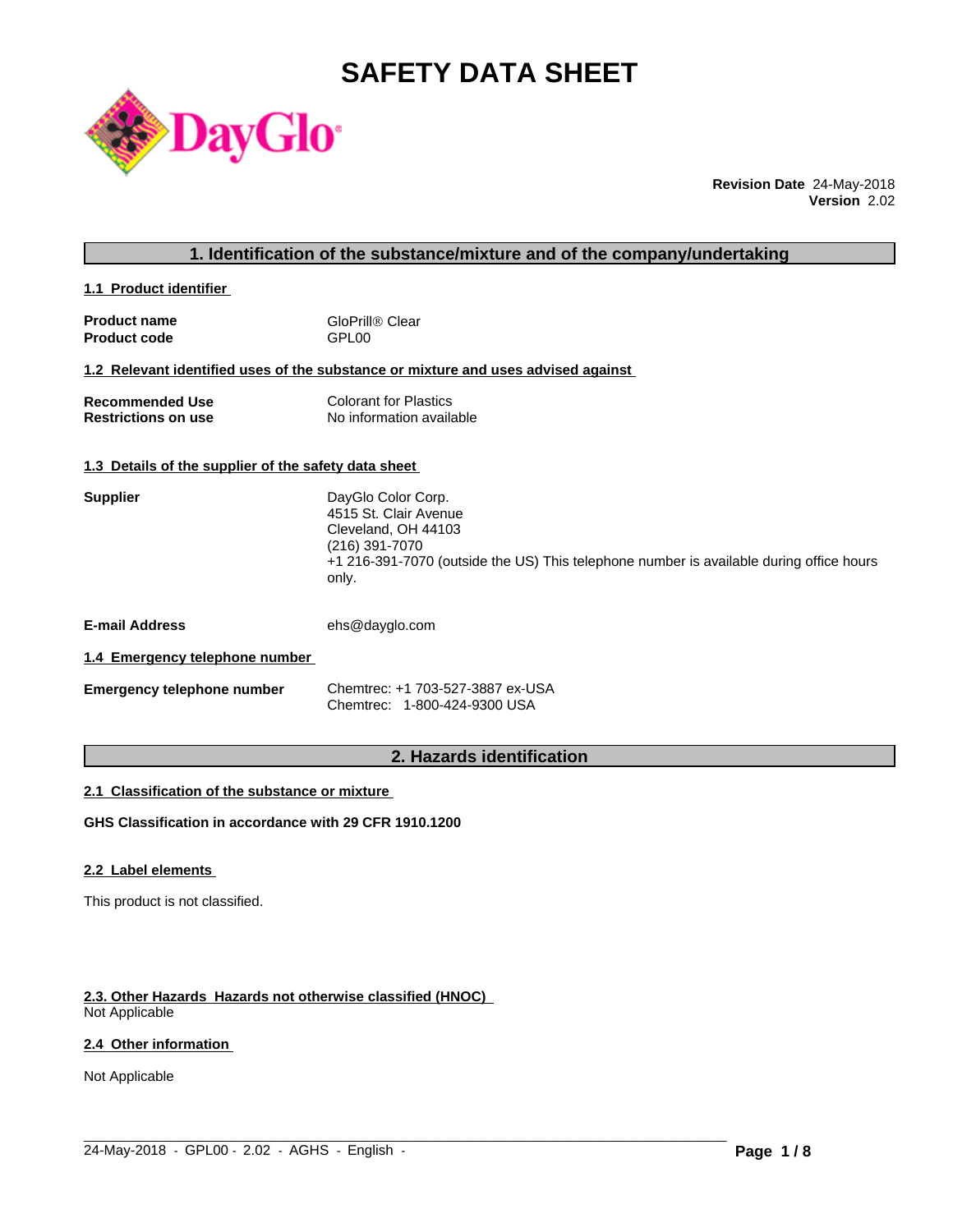**Unknown Acute Toxicity** 52.34% of the mixture consists of ingredient(s) of unknown toxicity

# **3. Composition/Information on Ingredients**

#### **Substance Mixture**

This material is not considered hazardous by the OSHA Hazard Communication Standard (29 CFR 1910.1200).

| Chemical<br>l Name                                                                      | ≦ NO.       | $\mathbf{a}$<br>Noinh |  |
|-----------------------------------------------------------------------------------------|-------------|-----------------------|--|
| )XIDE<br><b>MAGNE</b><br>511<br>JM 1                                                    | 309<br>48-L |                       |  |
| The exact perceptage (concentration) of composition has been withhold as a trade coaret |             |                       |  |

The exact percentage (concentration) of composition has been withheld as a trade secret.

# **4. First aid measures**

# **4.1 Description of first-aid measures**

| 5. Fire-Fighting Measures                                                                    |                                                                                        |  |  |  |
|----------------------------------------------------------------------------------------------|----------------------------------------------------------------------------------------|--|--|--|
| Notes to physician                                                                           | Treat symptomatically.                                                                 |  |  |  |
| 4.3 Indication of any immediate medical attention and special treatment needed               |                                                                                        |  |  |  |
| <b>Symptoms</b><br>See Section 2.2, Label Elements and/or Section 11, Toxicological effects. |                                                                                        |  |  |  |
| 4.2 Most important symptoms and effects, both acute and delayed                              |                                                                                        |  |  |  |
| <b>Ingestion</b>                                                                             | Clean mouth with water and drink afterwards plenty of water.                           |  |  |  |
| <b>Inhalation</b>                                                                            | Remove to fresh air.                                                                   |  |  |  |
| <b>Skin contact</b>                                                                          | Wash skin with soap and water.                                                         |  |  |  |
| Eye contact                                                                                  | Rinse thoroughly with plenty of water for at least 15 minutes and consult a physician. |  |  |  |
| <b>General advice</b>                                                                        | No information available.                                                              |  |  |  |

# **5.1 Extinguishing media**

#### **Suitable extinguishing media**

Use extinguishing measures that are appropriate to local circumstances and the surrounding environment.

**Unsuitable Extinguishing Media** None.

#### **5.2 Special hazards arising from the substance or mixture**

#### **Special Hazard**

None known based on information supplied.

**Hazardous Combustion Products** No information available.

#### **Explosion Data Sensitivity to Mechanical Impact** None. **Sensitivity to Static Discharge** None.

#### **5.3 Advice for firefighters**

As in any fire, wear self-contained breathing apparatus pressure-demand, MSHA/NIOSH (approved or equivalent) and full protective gear.

 $\_$  ,  $\_$  ,  $\_$  ,  $\_$  ,  $\_$  ,  $\_$  ,  $\_$  ,  $\_$  ,  $\_$  ,  $\_$  ,  $\_$  ,  $\_$  ,  $\_$  ,  $\_$  ,  $\_$  ,  $\_$  ,  $\_$  ,  $\_$  ,  $\_$  ,  $\_$  ,  $\_$  ,  $\_$  ,  $\_$  ,  $\_$  ,  $\_$  ,  $\_$  ,  $\_$  ,  $\_$  ,  $\_$  ,  $\_$  ,  $\_$  ,  $\_$  ,  $\_$  ,  $\_$  ,  $\_$  ,  $\_$  ,  $\_$  ,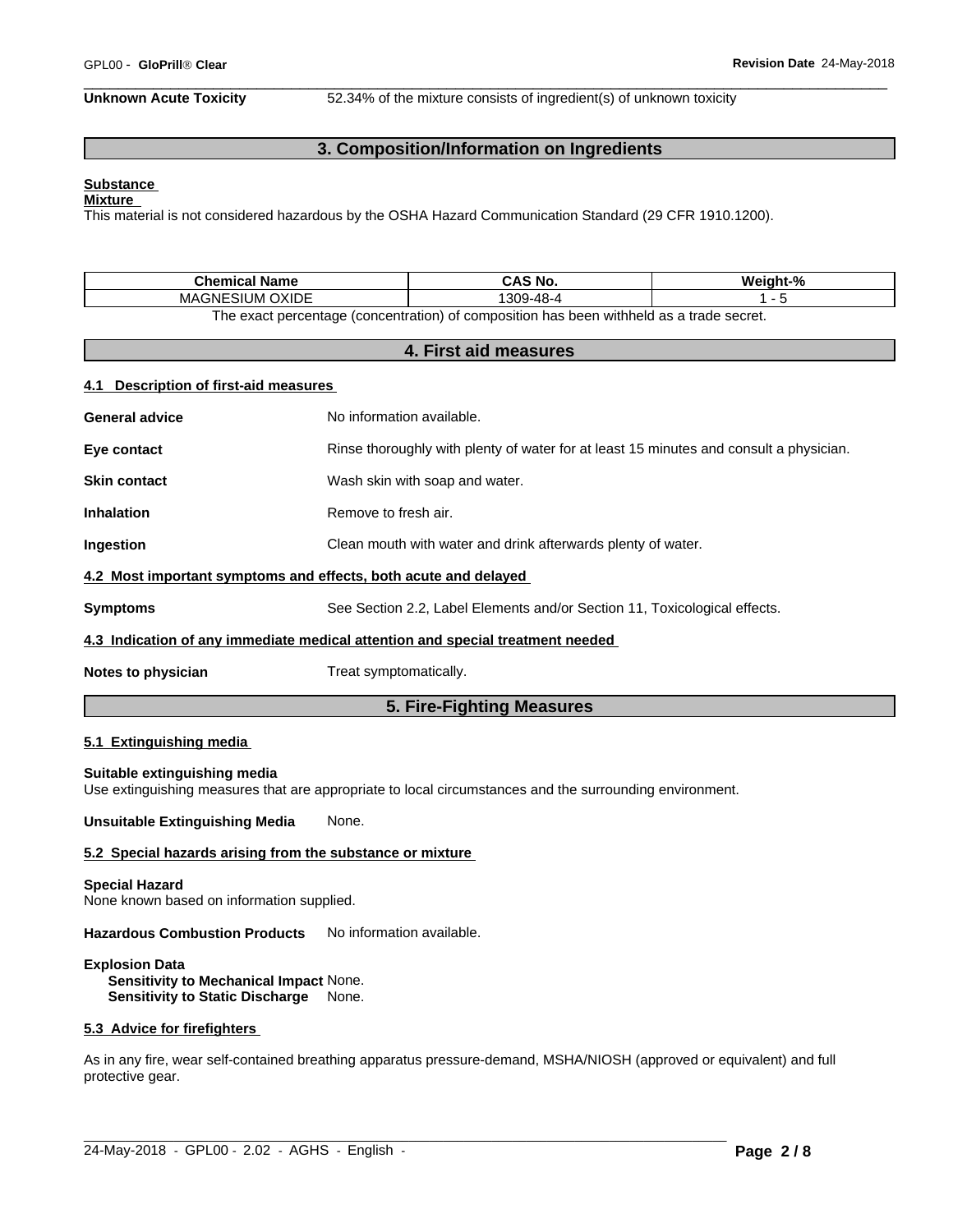# **6. Accidental Release Measures**

# **6.1 Personal precautions, protective equipment and emergency procedures**

Ensure adequate ventilation, especially in confined areas. Use personal protective equipment.

#### **6.2 Environmental precautions**

See Section 12 for additional Ecological information. Prevent product from entering drains.

#### **6.3 Methods and materials for containment and cleaning up**

| <b>Methods for Containment</b> | Prevent further leakage or spillage if safe to do so. |
|--------------------------------|-------------------------------------------------------|
| Methods for cleaning up        | Pick up and transfer to properly labeled containers.  |

# **7. Handling and storage**

# **7.1 Precautions for safe handling**

| Advice on safe handling                                          | Wear personal protective equipment.                                    |  |
|------------------------------------------------------------------|------------------------------------------------------------------------|--|
| <b>Hygiene measures</b>                                          | Handle in accordance with good industrial hygiene and safety practice. |  |
| 7.2 Conditions for safe storage, including any incompatibilities |                                                                        |  |
| <b>Storage Conditions</b>                                        | Keep tightly closed in a dry and cool place.                           |  |
| <b>Materials to Avoid</b>                                        | No materials to be especially mentioned.                               |  |
|                                                                  |                                                                        |  |

# **8. Exposure controls/personal protection**

# **8.1 Exposure Guidelines**

| Chemical Name            | <b>ACGIH TLV</b>         | <b>OSHA PEL</b>          | British Columbia          | Alberta                  | Quebec                   | <b>Ontario TWAEV</b>     |
|--------------------------|--------------------------|--------------------------|---------------------------|--------------------------|--------------------------|--------------------------|
| <b>I MAGNESIUM OXIDE</b> | TWA: $10 \text{ ma/m}^3$ | TWA: $15 \text{ ma/m}^3$ | TWA: $10 \text{ mg/m}^3$  | TWA: $10 \text{ ma/m}^3$ | TWA: $10 \text{ ma/m}^3$ | TWA: $10 \text{ ma/m}^3$ |
| 1309-48-4                | inhalable fraction       | fume, total              | TWA: $3 \text{ ma/m}^3$   |                          |                          |                          |
|                          |                          | particulate              | STEL: $10 \text{ ma/m}^3$ |                          |                          |                          |

# **8.2 Appropriate engineering controls**

**Engineering Measures** Showers Eyewash stations Ventilation systems.

# **8.3 Individual protection measures, such as personal protective equipment**

| <b>Eye/Face Protection</b>    | Safety glasses with side-shields.                                                                              |
|-------------------------------|----------------------------------------------------------------------------------------------------------------|
| Skin and body protection      | Wear chemical resistant footwear and clothing such as gloves, an apron or a whole body<br>suit as appropriate. |
| <b>Respiratory protection</b> | . NIOSH/MSHA approved respiratory protection should be worn if exposure is anticipated.                        |
| <b>Hygiene measures</b>       | See section 7 for more information                                                                             |

 $\_$  ,  $\_$  ,  $\_$  ,  $\_$  ,  $\_$  ,  $\_$  ,  $\_$  ,  $\_$  ,  $\_$  ,  $\_$  ,  $\_$  ,  $\_$  ,  $\_$  ,  $\_$  ,  $\_$  ,  $\_$  ,  $\_$  ,  $\_$  ,  $\_$  ,  $\_$  ,  $\_$  ,  $\_$  ,  $\_$  ,  $\_$  ,  $\_$  ,  $\_$  ,  $\_$  ,  $\_$  ,  $\_$  ,  $\_$  ,  $\_$  ,  $\_$  ,  $\_$  ,  $\_$  ,  $\_$  ,  $\_$  ,  $\_$  ,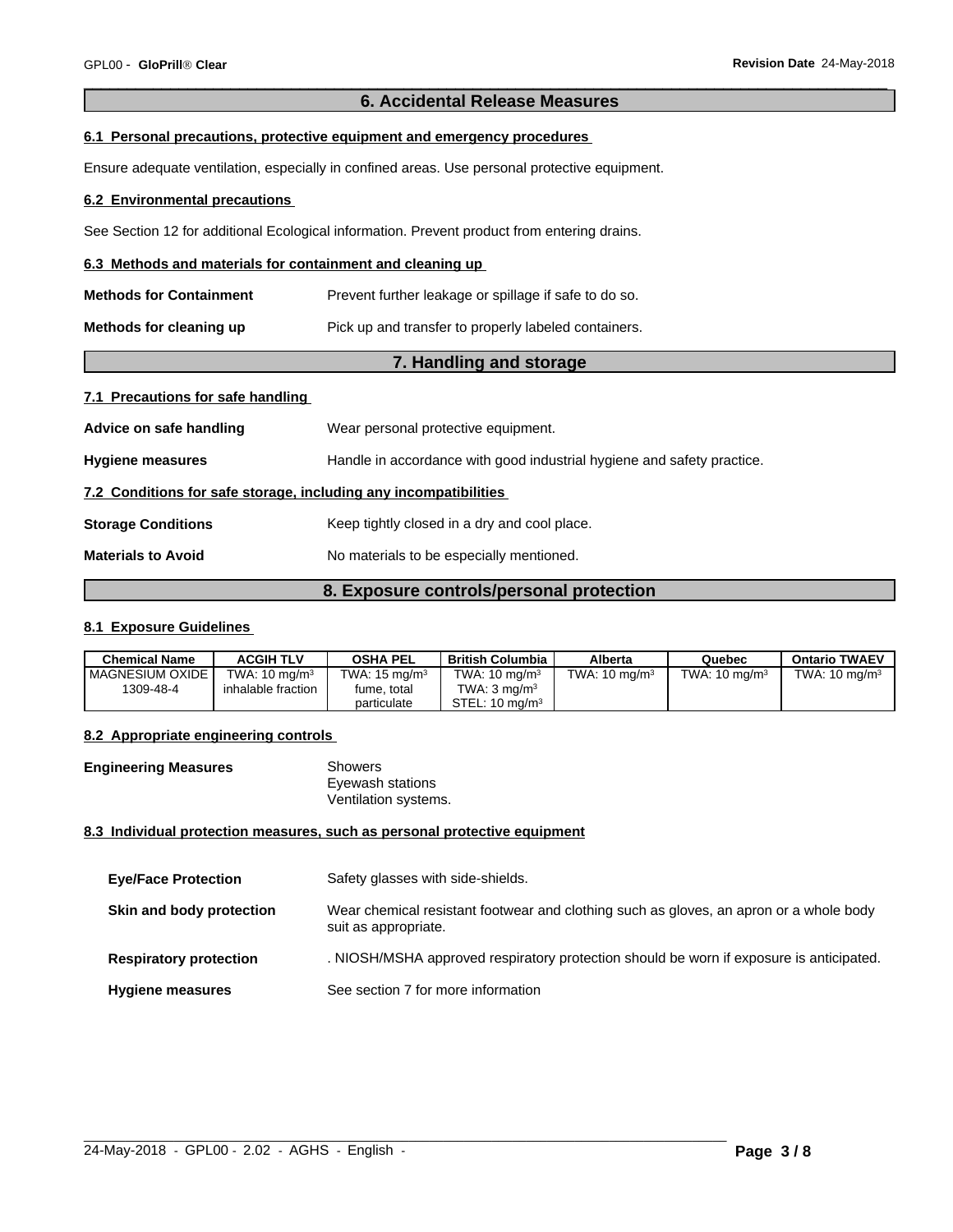# **9. Physical and chemical properties**

# **9.1 Information on basic physical and chemical properties**

| <b>Physical state</b>                                        | Solid              |                                               |                          |
|--------------------------------------------------------------|--------------------|-----------------------------------------------|--------------------------|
| Appearance                                                   | <b>Pellets</b>     | Color                                         | <b>Blue</b>              |
| Odor                                                         | Mild               | <b>Odor Threshold</b>                         | No information available |
|                                                              |                    |                                               |                          |
| <b>Property</b>                                              | Values             | Remarks • Methods<br>No information available |                          |
| рH                                                           |                    | No information available                      |                          |
| <b>Melting/freezing point</b>                                |                    | No information available                      |                          |
| Boiling point/boiling range<br><b>Flash Point</b>            |                    | No information available                      |                          |
|                                                              |                    | No information available                      |                          |
| <b>Evaporation rate</b><br>Flammability (solid, gas)         |                    | No information available                      |                          |
| <b>Flammability Limits in Air</b>                            |                    |                                               |                          |
|                                                              |                    | No information available                      |                          |
| upper flammability limit                                     |                    | No information available                      |                          |
| lower flammability limit                                     |                    | No information available                      |                          |
| Vapor pressure                                               |                    | No information available                      |                          |
| Vapor density                                                | 1.2                |                                               |                          |
| <b>Specific Gravity</b>                                      | Insoluble in water |                                               |                          |
| <b>Water solubility</b>                                      |                    | No information available                      |                          |
| Solubility in other solvents<br><b>Partition coefficient</b> |                    | No information available                      |                          |
|                                                              |                    | No information available                      |                          |
| <b>Autoignition temperature</b>                              |                    | No information available                      |                          |
| <b>Decomposition temperature</b>                             |                    | No information available                      |                          |
| <b>Viscosity, kinematic</b>                                  |                    | No information available                      |                          |
| Viscosity, dynamic                                           |                    |                                               |                          |
| <b>Explosive properties</b>                                  |                    | No information available                      |                          |
| <b>Oxidizing Properties</b>                                  |                    | No information available                      |                          |
| 9.2 Other information                                        |                    |                                               |                          |

# **Volatile organic compounds (VOC)** None **content**

# **10. Stability and Reactivity**

 $\_$  ,  $\_$  ,  $\_$  ,  $\_$  ,  $\_$  ,  $\_$  ,  $\_$  ,  $\_$  ,  $\_$  ,  $\_$  ,  $\_$  ,  $\_$  ,  $\_$  ,  $\_$  ,  $\_$  ,  $\_$  ,  $\_$  ,  $\_$  ,  $\_$  ,  $\_$  ,  $\_$  ,  $\_$  ,  $\_$  ,  $\_$  ,  $\_$  ,  $\_$  ,  $\_$  ,  $\_$  ,  $\_$  ,  $\_$  ,  $\_$  ,  $\_$  ,  $\_$  ,  $\_$  ,  $\_$  ,  $\_$  ,  $\_$  ,

# **10.1 Reactivity**

No dangerous reaction known under conditions of normal use

# **10.2 Chemical stability**

Stable under recommended storage conditions

# **10.3 Possibility of hazardous reactions**

None under normal processing.

# **10.4 Conditions to Avoid**

None known based on information supplied.

# **10.5 Incompatible Materials**

None known based on information supplied.

# **10.6 Hazardous Decomposition Products**

None known based on information supplied.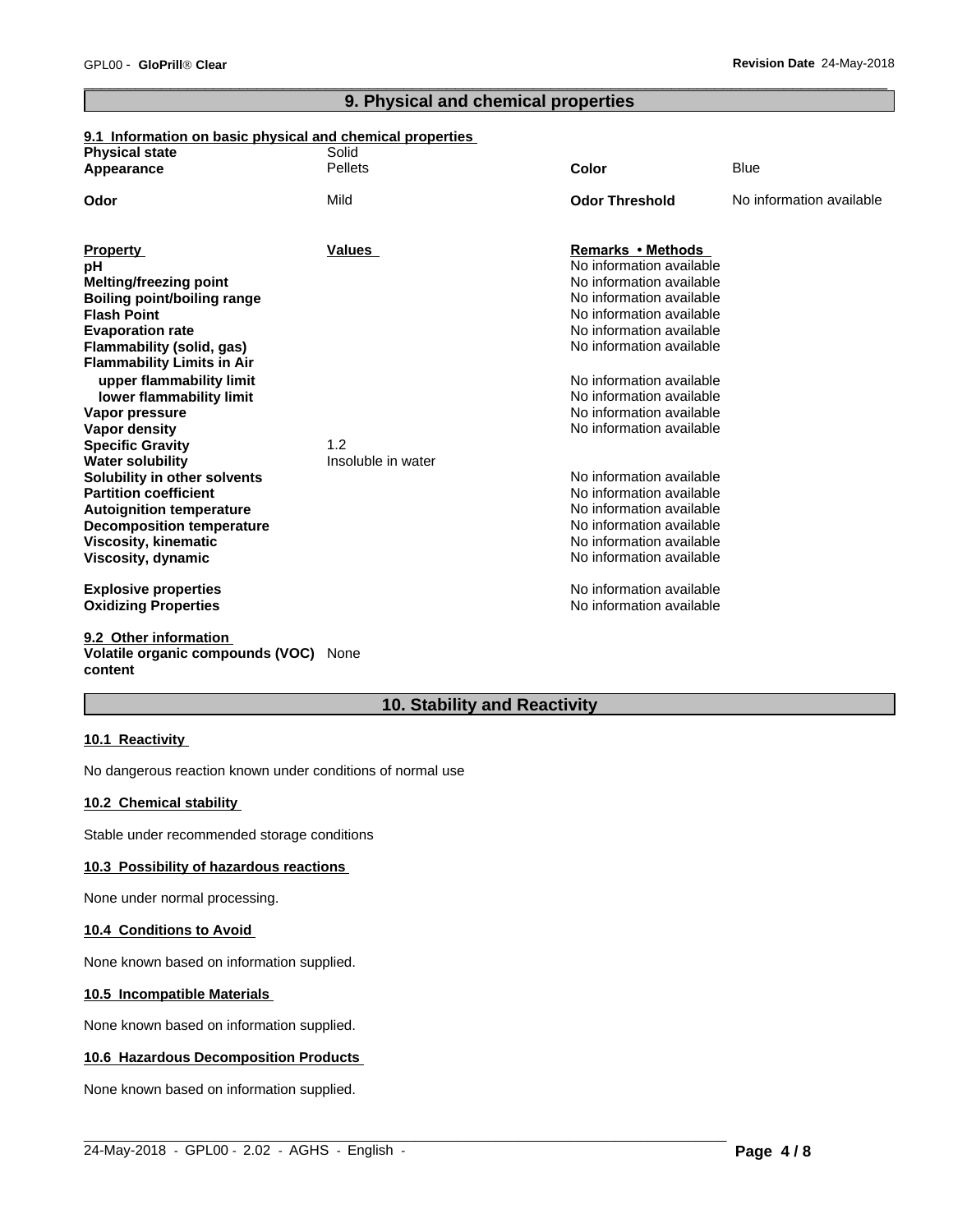# **11. Toxicological information**

 $\_$  ,  $\_$  ,  $\_$  ,  $\_$  ,  $\_$  ,  $\_$  ,  $\_$  ,  $\_$  ,  $\_$  ,  $\_$  ,  $\_$  ,  $\_$  ,  $\_$  ,  $\_$  ,  $\_$  ,  $\_$  ,  $\_$  ,  $\_$  ,  $\_$  ,  $\_$  ,  $\_$  ,  $\_$  ,  $\_$  ,  $\_$  ,  $\_$  ,  $\_$  ,  $\_$  ,  $\_$  ,  $\_$  ,  $\_$  ,  $\_$  ,  $\_$  ,  $\_$  ,  $\_$  ,  $\_$  ,  $\_$  ,  $\_$  ,

# **11.1 Acute toxicity**

# **Numerical measures of toxicity: Product Information**

#### **The following values are calculated based on chapter 3.1 of the GHS document**

**Unknown Acute Toxicity** 52.34% of the mixture consists of ingredient(s) of unknown toxicity

#### **Numerical measures of toxicity: Component Information**

# **11.2 Information on toxicologicaleffects**

# **Skin corrosion/irritation**

Product Information • May cause irritation Component Information • No information available

#### **Serious eye damage/eye irritation**

Product Information • May cause eye irritation Component Information • No information available

# **Respiratory or skin sensitization**

Product Information • No information available Component Information • No information available

# **Germ cell mutagenicity**

Product Information • No information available Component Information • No information available

# **Carcinogenicity**

Product Information • Contains no ingredient listed as a carcinogen Component Information • No information available

#### **Reproductive toxicity**

Product Information • No information available Component Information • No information available

#### **STOT - single exposure** No information available

### **STOT - repeated exposure**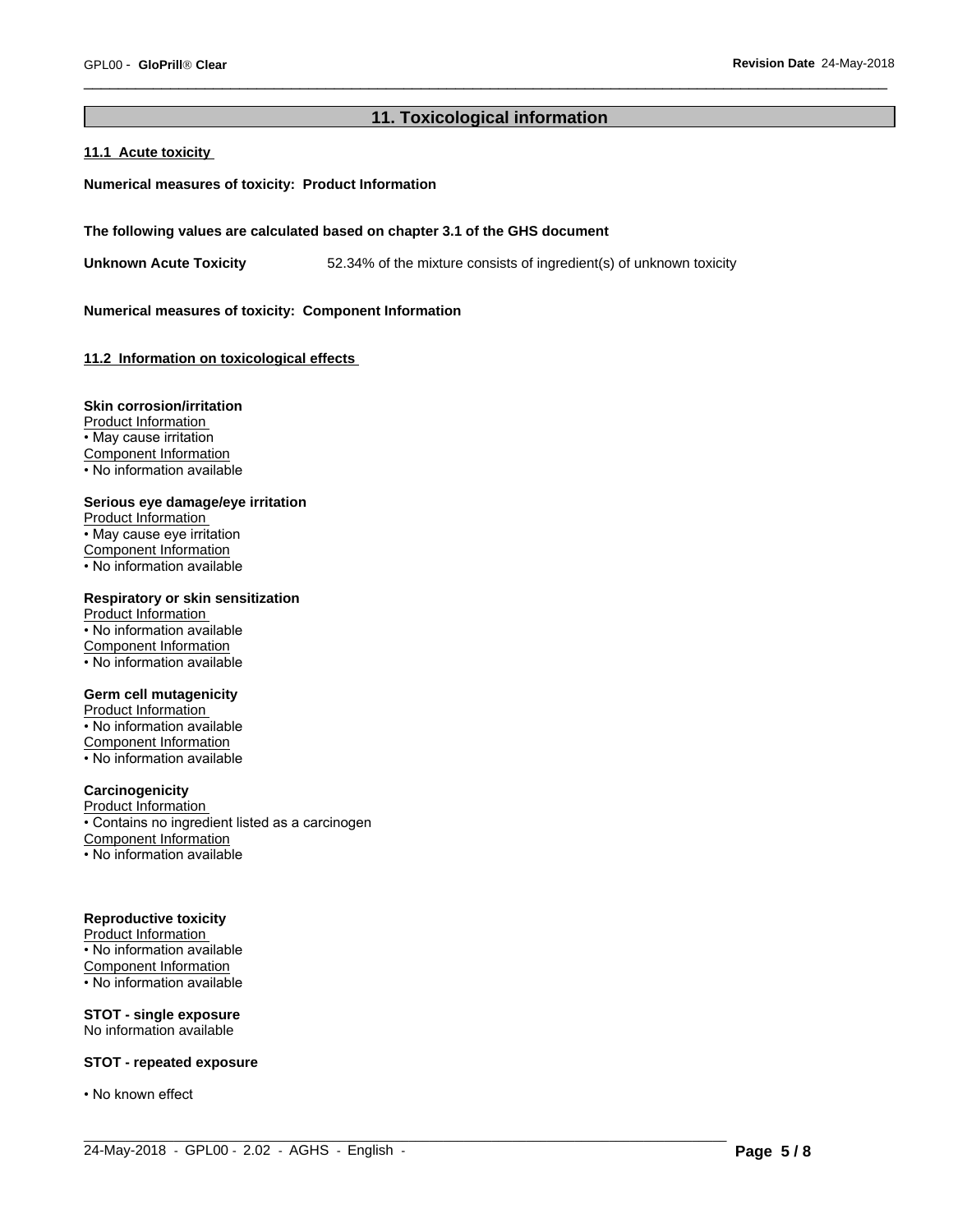#### **Other adverse effects**

Product Information • No information available Component Information • No information available

# **Aspiration hazard**

Product Information • No information available Component Information • No information available

# **12. Ecological information**

# **12.1 Toxicity**

**Ecotoxicity No information available** 

41.06 % of the mixture consists of components(s) of unknown hazards to the aquatic environment

### **Ecotoxicity effects**

# **12.2 Persistence and degradability**

No information available.

#### **12.3 Bioaccumulative potential**

Discharge into the environment must be avoided

# **12.4 Mobility in soil**

No information available.

# **12.5 Other adverse effects**

No information available

# **13. Disposal Considerations**

#### **13.1 Waste treatment methods**

Disposal should be in accordance with applicable regional, national and local laws and regulations.

# **14. Transport Information**

| DOT         | Not regulated |
|-------------|---------------|
| MEX         | Not regulated |
| <b>IMDG</b> | Not regulated |
| IATA        | Not regulated |

# **15. Regulatory information**

 $\_$  ,  $\_$  ,  $\_$  ,  $\_$  ,  $\_$  ,  $\_$  ,  $\_$  ,  $\_$  ,  $\_$  ,  $\_$  ,  $\_$  ,  $\_$  ,  $\_$  ,  $\_$  ,  $\_$  ,  $\_$  ,  $\_$  ,  $\_$  ,  $\_$  ,  $\_$  ,  $\_$  ,  $\_$  ,  $\_$  ,  $\_$  ,  $\_$  ,  $\_$  ,  $\_$  ,  $\_$  ,  $\_$  ,  $\_$  ,  $\_$  ,  $\_$  ,  $\_$  ,  $\_$  ,  $\_$  ,  $\_$  ,  $\_$  ,

**15.1 International Inventories**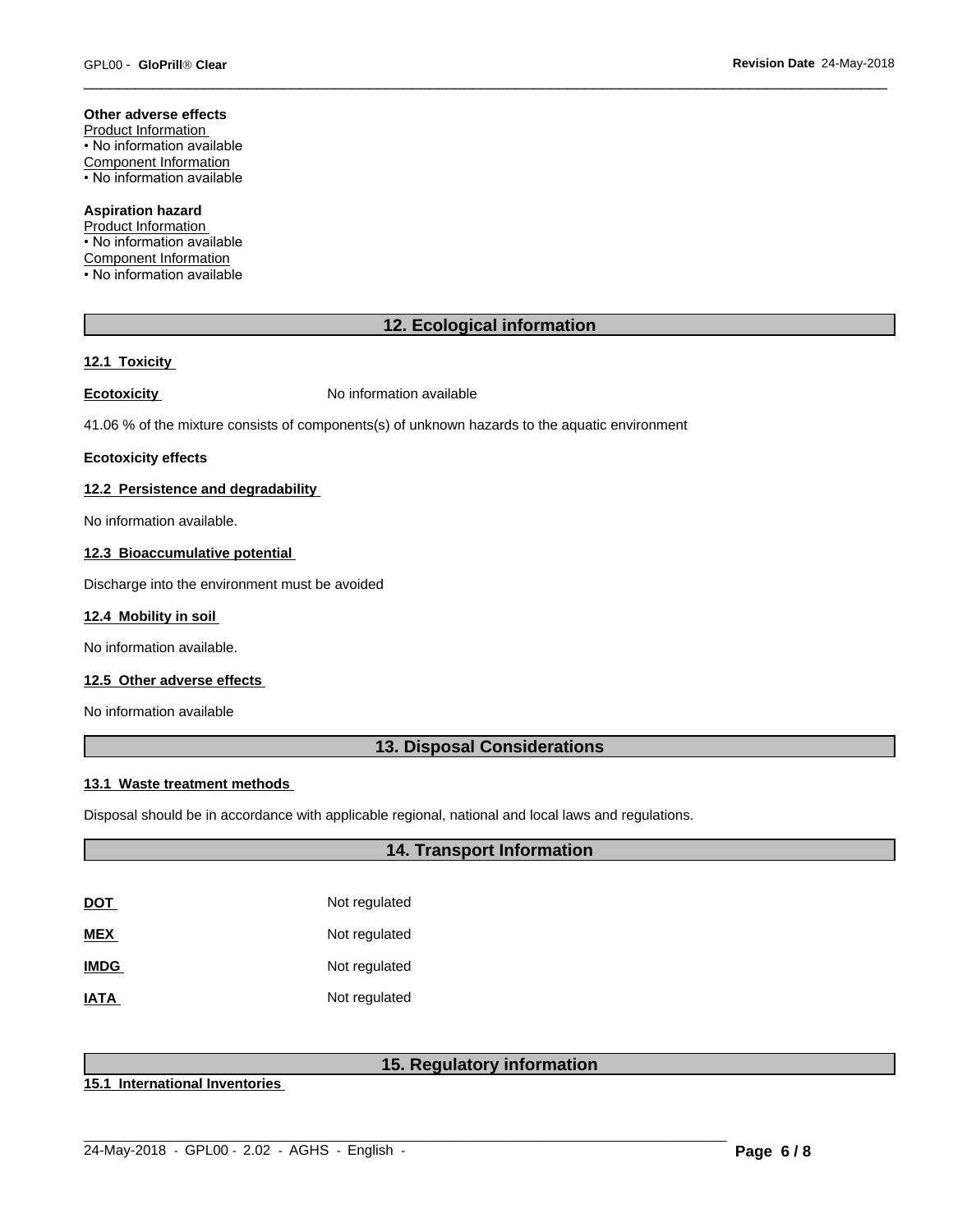| <b>TSCA</b>          | Complies                 |  |
|----------------------|--------------------------|--|
| <b>DSL</b>           | $\overline{\phantom{0}}$ |  |
| <b>EINECS/ELINCS</b> | $\overline{\phantom{0}}$ |  |
| <b>ENCS</b>          |                          |  |
| <b>IECSC</b>         | Complies                 |  |
| <b>KECL</b>          | $\overline{\phantom{0}}$ |  |
| <b>PICCS</b>         | -                        |  |
| <b>AICS</b>          | Complies                 |  |
| <b>NZIOC</b>         | -                        |  |
|                      |                          |  |

 **TSCA** - United States Toxic Substances Control Act Section 8(b) Inventory

 **DSL** - Canadian Domestic Substances List

 **EINECS/ELINCS** - European Inventory of Existing Chemical Substances/European List of Notified Chemical Substances

 **PICCS** - Philippines Inventory of Chemicals and Chemical Substances

 **ENCS** - Japan Existing and New Chemical Substances

 **IECSC** - China Inventory of Existing Chemical Substances

 **KECL** - Korean Existing and Evaluated Chemical Substances

 **PICCS** - Philippines Inventory of Chemicals and Chemical Substances

 **AICS** - Australian Inventory of Chemical Substances

 **NZIoC** - New Zealand Inventory of Chemicals

# **15.2 U.S. Federal Regulations**

# **SARA 313**

Section 313 of Title III of the Superfund Amendments and Reauthorization Act of 1986 (SARA). This product contains a chemical or chemicals which are subject to the reporting requirements of the Act and Title 40 of the Code of Federal Regulations, Part 372:

| <b>Chemical Name</b>                         | <b>SARA 313 - Threshold Values %</b> | Weight-%  |
|----------------------------------------------|--------------------------------------|-----------|
| Resin (Zinc Compound)                        |                                      | $40 - 50$ |
| ETHYLENE MAA COPOLYMER ZN SALT<br>28516-43-0 | . . U                                | $5 - 10$  |

# **15.3 Pesticide Information**

Not applicable

# **15.4 U.S. State Regulations**

#### **California Proposition 65**

This product does not contain any Proposition 65 chemicals

| <b>16. Other information</b> |                        |                       |                          |                                           |  |  |
|------------------------------|------------------------|-----------------------|--------------------------|-------------------------------------------|--|--|
| <b>NFPA</b>                  | <b>Health Hazard -</b> | Flammability -        | Instability -            | <b>Physical and chemical</b>              |  |  |
| <b>HMIS</b>                  | <b>Health Hazard 1</b> | <b>Flammability 1</b> | <b>Physical Hazard 0</b> | hazards -<br><b>Personal protection X</b> |  |  |

 $\_$  ,  $\_$  ,  $\_$  ,  $\_$  ,  $\_$  ,  $\_$  ,  $\_$  ,  $\_$  ,  $\_$  ,  $\_$  ,  $\_$  ,  $\_$  ,  $\_$  ,  $\_$  ,  $\_$  ,  $\_$  ,  $\_$  ,  $\_$  ,  $\_$  ,  $\_$  ,  $\_$  ,  $\_$  ,  $\_$  ,  $\_$  ,  $\_$  ,  $\_$  ,  $\_$  ,  $\_$  ,  $\_$  ,  $\_$  ,  $\_$  ,  $\_$  ,  $\_$  ,  $\_$  ,  $\_$  ,  $\_$  ,  $\_$  ,

#### **Legend:**

*ACGIH (American Conference of Governmental Industrial Hygienists) Ceiling* (C) *DOT (Department of Transportation) EPA (Environmental Protection Agency) IARC (International Agency for Research on Cancer) International Air Transport Association (IATA) International Maritime Dangerous Goods (IMDG) NIOSH (National Institute for Occupational Safety and Health) NTP (National Toxicology Program) OSHA (Occupational Safety and Health Administration of the US Department of Labor) PEL (Permissible Exposure Limit) Reportable Quantity (RQ) Skin designation* (S\*) *STEL (Short Term Exposure Limit)*